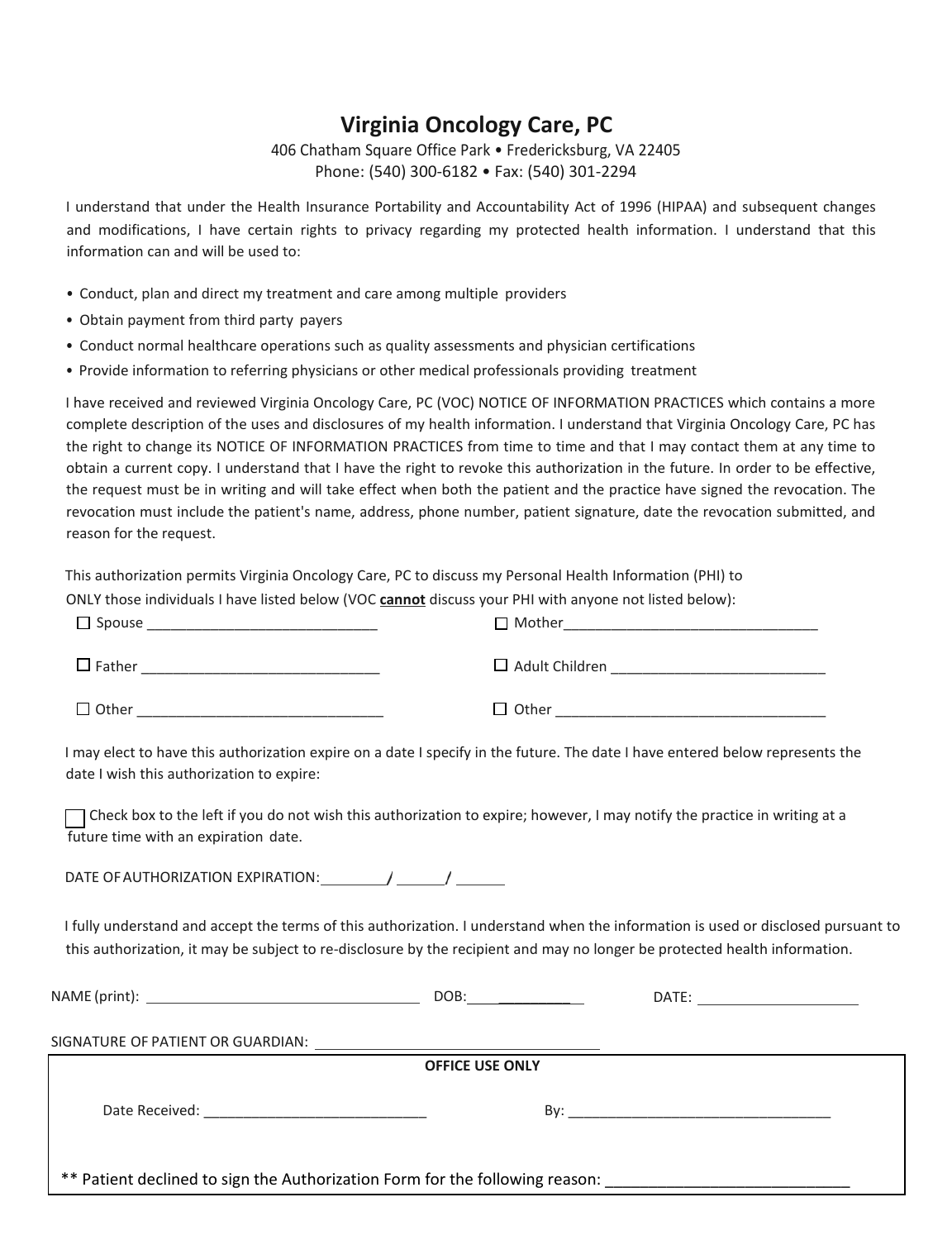406 Chatham Square Office Park • Fredericksburg, VA 22405 Phone: (540) 300-6182 • Fax: (540) 301-2294

### **PATIENT REGISTRATION FORM**

| Last                  | First |                      | Middle Initial               |                                                                                                                                                                                                                                |
|-----------------------|-------|----------------------|------------------------------|--------------------------------------------------------------------------------------------------------------------------------------------------------------------------------------------------------------------------------|
|                       |       |                      |                              |                                                                                                                                                                                                                                |
|                       |       |                      |                              |                                                                                                                                                                                                                                |
|                       |       |                      |                              | Ethnicity: The Race: Race: Race: Primary Language: 2006. [2016] Manager: 2016. [2016] Manager: 2016. [2016] Manager: 2016. [2016] Manager: 2016. [2016] Manager: 2016. [2016] Manager: 2016. [2016] Manager: 2016. [2016] Mana |
|                       |       |                      |                              |                                                                                                                                                                                                                                |
|                       |       |                      |                              |                                                                                                                                                                                                                                |
|                       |       |                      |                              |                                                                                                                                                                                                                                |
|                       |       |                      |                              |                                                                                                                                                                                                                                |
|                       |       |                      |                              |                                                                                                                                                                                                                                |
|                       |       |                      |                              |                                                                                                                                                                                                                                |
|                       |       |                      |                              |                                                                                                                                                                                                                                |
|                       |       |                      | <b>INSURANCE INFORMATION</b> |                                                                                                                                                                                                                                |
| PRIMARY PRIMARY       |       |                      |                              |                                                                                                                                                                                                                                |
| Name of Insurance Co. |       | Subscriber # Group # |                              | Relationship to Insured                                                                                                                                                                                                        |
|                       |       |                      |                              |                                                                                                                                                                                                                                |

ASSIGNMENT OF INSURANCE BENEFITS AND AUTHORIZATION TO OBTAIN OR RELEASE PATIENT INFORMATION: Ihereby authorize the physician's office to release suchinformation asmaybenecessary for claimsto the insurance companieslistedabove. ł also hereby authorize payment directly to Virginia Oncology Care,PC for any benefits otherwise payable to me, but not to exceed the regular charges for this period. I understand that I amfinancially responsible to the above physicians for charges not covered by this assignment. Patients not covered by insurance are responsible atthe time ofservice for charges incurred or arrangements for payment must be made with the business office. I also authorize the physician's office to release or obtain such information as may be necessary to assist in my medical treatment, as well as obtain prescription history via electronic RX database. Thisformwill be placed inyour chart and be applicable untilsuch information is changed. If this account is turned overto anattorney or collection agency for collection services, the undersigned agrees to pay all costs of collections, inclusive of 29% in collection agency fees, interest at 18% per annum, court costs, and any additional costs associated with collection of outstanding balances to Virginia Oncology Care, PC.

Signature: Date: Date: Date: Date: Date: Date: Date: Date: Date: Date: Date: Date: Date: Date: Date: Date: Date: Date: Date: Date: Date: Date: Date: Date: Date: Date: Date: Date: Date: Date: Date: Date: Date: Date: Date: D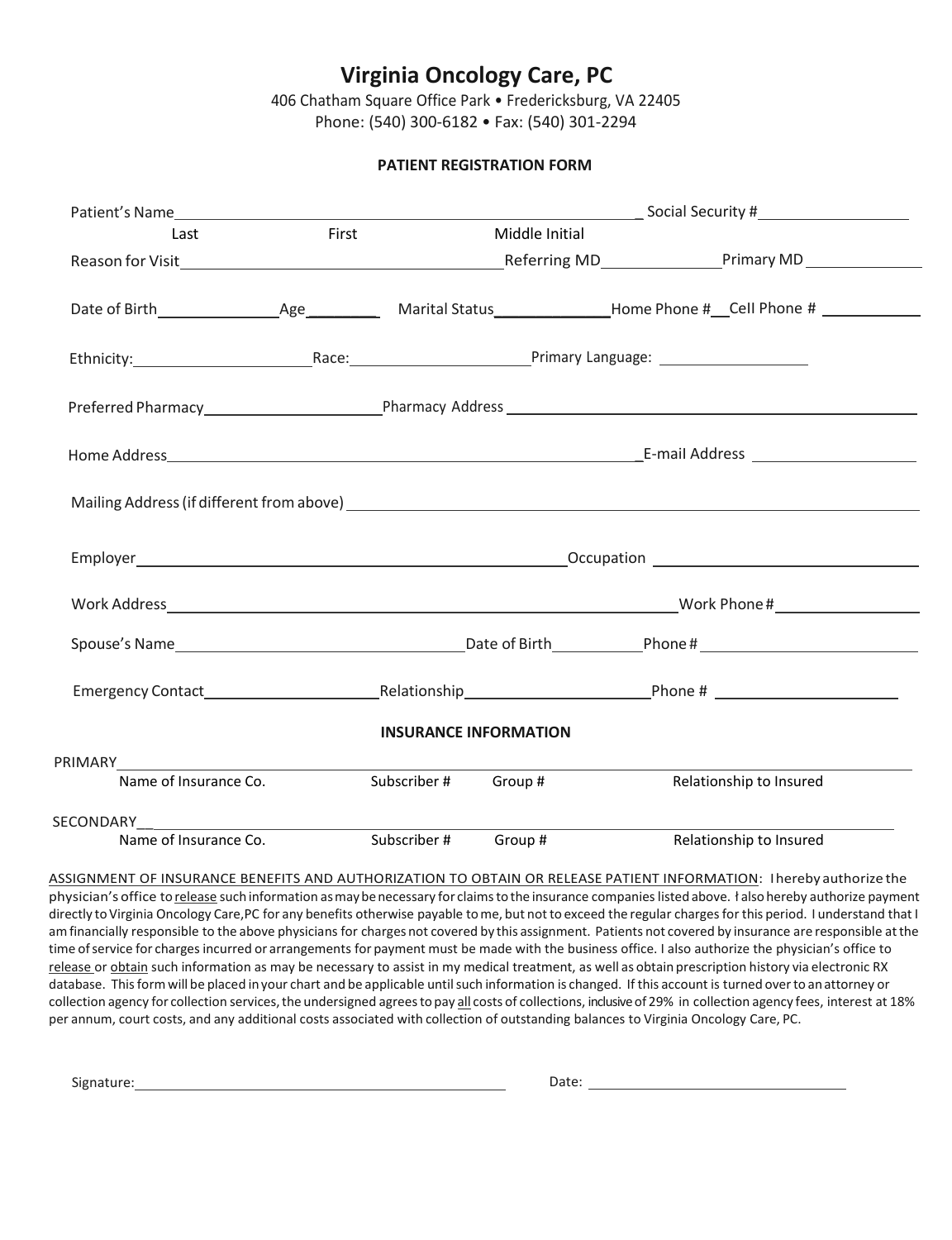406 Chatham Square Office Park • Fredericksburg, VA 22405 Phone: (540) 300-6182 • Fax: (540) 301-2294

## **Patient Financial Responsibility Form**

By my signature below, I am entering into an agreement with Virginia Oncology Care, PC, as follows:

Please remember that insurance is considered a method of reimbursing the patient for fees paid to the physician and is not a substitute for payment. Some companies pay fixed allowances for certain procedures; others pay apercentage ofthe charge. Itis your responsibility to pay any deductible amount, co-insurance, or other balance not paid for by your insurance company.

IN ORDER TO CONTROL YOUR COSTS OF BILLING, WE REQUEST PAYMENT AT THE TIME OF SERVICE. If this account is assigned to collection and/or suit, the prevailing party shall be entitled to reasonable attorney fees, cost of collections and/or collection agency fees, to which may be added pre-judgment and/or postjudgment interest at the current legal rate. Ninety (90) days after date of service, any unpaid amounts will be assessed later payment charges of 0.5% monthly.

To the extent necessary to determine liability for payment and to obtain reimbursement, I authorize disclosure of the pertinent portion of the patient's record. I hereby assign all medical and/or surgical benefits under the terms of my insurance payable to: Virginia Oncology Care, P.C.

This assignment will remain in effect until revoked by me in writing. A photocopy of this assignment isto be considered valid as an original. I understand that I am financially responsible for all charges whether or notpaidbysaidinsurance.Ihereby authorize said assignee to release all information necessary to secure payment.

I authorize Virginia Oncology Care, P.C. to release information regarding my medical condition and treatment to my insurance company, attorney, employer, and/or any other health care professional involved in my medical care.

I authorize Virginia Oncology Care, P.C., or their representative to take clinical photographs of me to be keptaspartofmymedical record.

PatientSignature: Date: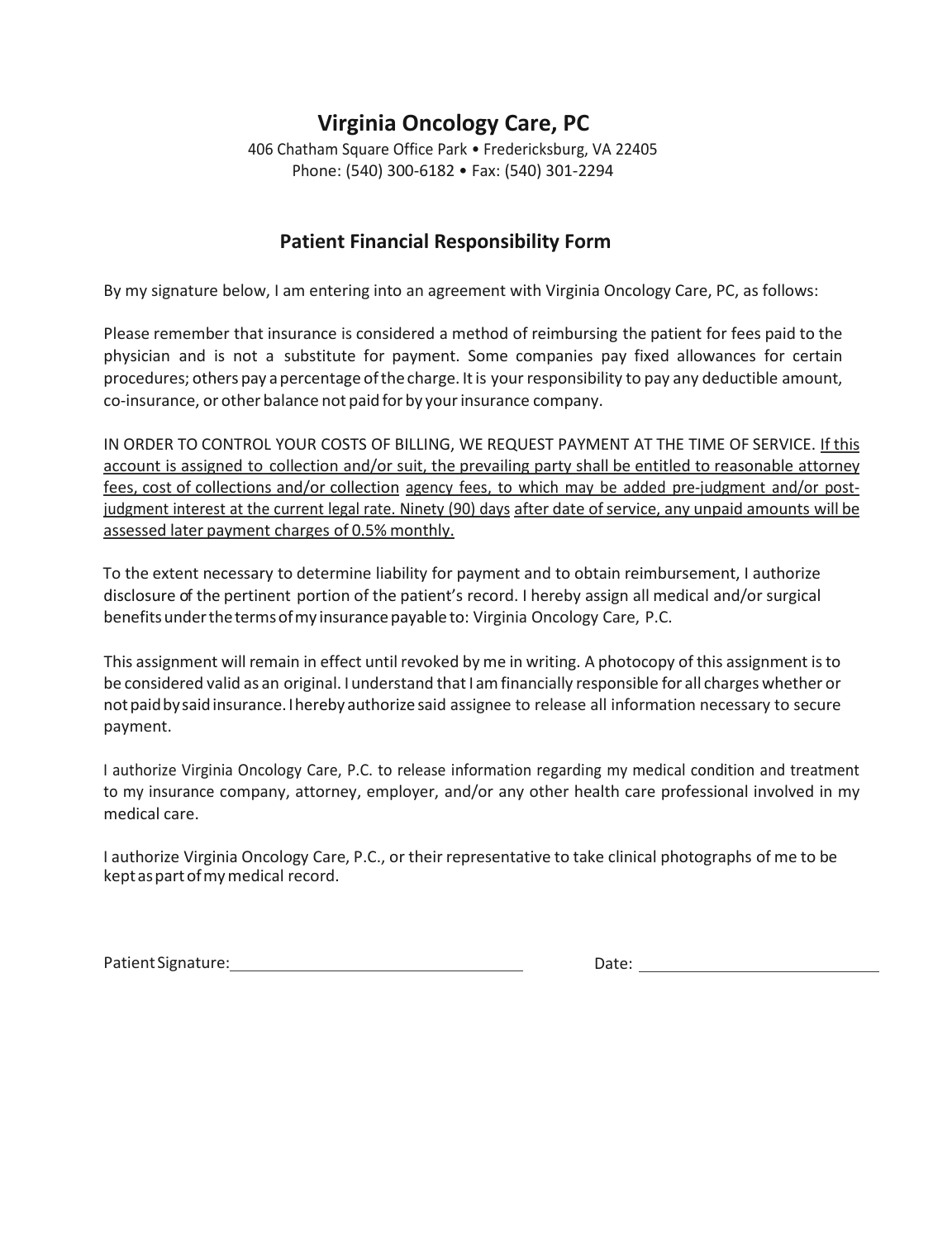406 Chatham Square Office Park • Fredericksburg, VA 22405 Phone: (540) 300-6182 • Fax: (540) 301-2294

### **REQUEST FOR AND AUTHORIZATION TO RELEASE MEDICAL RECORDS OR HEALTH INFORMATION**

| $SSN: \underline{\hspace{2.5cm}} \underline{\hspace{2.5cm}} \underline{\hspace{2.5cm}} \underline{\hspace{2.5cm}} \underline{\hspace{2.5cm}} \underline{\hspace{2.5cm}} \underline{\hspace{2.5cm}} \underline{\hspace{2.5cm}} \underline{\hspace{2.5cm}} \underline{\hspace{2.5cm}} \underline{\hspace{2.5cm}} \underline{\hspace{2.5cm}} \underline{\hspace{2.5cm}} \underline{\hspace{2.5cm}} \underline{\hspace{2.5cm}} \underline{\hspace{2.5cm}} \underline{\hspace{2.5cm}} \underline{\hspace{2.5cm}} \underline{\hspace{2.5cm}} \underline{\hspace{2.$<br>Reason for Request:  □ Continuing Care □ Moving □ Legal □ Other ________________<br>Release Information To:<br>RECORDS REQUESTED (Charges for copies of records may be associated with your request)<br>□ Office notes<br>$\Box$ Pathology report, labs, imaging results<br>AUTHORIZATION: I certify that this request has been made freely, voluntarily and without coercion and that the<br>information given above is accurate and complete to the best of my knowledge. I may revoke this authorization,<br>in writing, at any time except to the extent that action has already been taken to comply with it. Written<br>revocation is effective upon receipt by the practice. Redisclosure of my medical records by those receiving the<br>above authorized information may be accomplished without my further written authorization and may no longer<br>be protected. Without my express written revocation, the authorization will automatically expire upon initial<br>release of medical records, unless indicated differently below. |
|-------------------------------------------------------------------------------------------------------------------------------------------------------------------------------------------------------------------------------------------------------------------------------------------------------------------------------------------------------------------------------------------------------------------------------------------------------------------------------------------------------------------------------------------------------------------------------------------------------------------------------------------------------------------------------------------------------------------------------------------------------------------------------------------------------------------------------------------------------------------------------------------------------------------------------------------------------------------------------------------------------------------------------------------------------------------------------------------------------------------------------------------------------------------------------------------------------------------------------------------------------------------------------------------------------------------------------------------------------------------------------------------------------------------------------------------------------------------------------------------------------------------------------------------------------------------------------------------------------------------|
|                                                                                                                                                                                                                                                                                                                                                                                                                                                                                                                                                                                                                                                                                                                                                                                                                                                                                                                                                                                                                                                                                                                                                                                                                                                                                                                                                                                                                                                                                                                                                                                                                   |
|                                                                                                                                                                                                                                                                                                                                                                                                                                                                                                                                                                                                                                                                                                                                                                                                                                                                                                                                                                                                                                                                                                                                                                                                                                                                                                                                                                                                                                                                                                                                                                                                                   |
|                                                                                                                                                                                                                                                                                                                                                                                                                                                                                                                                                                                                                                                                                                                                                                                                                                                                                                                                                                                                                                                                                                                                                                                                                                                                                                                                                                                                                                                                                                                                                                                                                   |
|                                                                                                                                                                                                                                                                                                                                                                                                                                                                                                                                                                                                                                                                                                                                                                                                                                                                                                                                                                                                                                                                                                                                                                                                                                                                                                                                                                                                                                                                                                                                                                                                                   |
|                                                                                                                                                                                                                                                                                                                                                                                                                                                                                                                                                                                                                                                                                                                                                                                                                                                                                                                                                                                                                                                                                                                                                                                                                                                                                                                                                                                                                                                                                                                                                                                                                   |
|                                                                                                                                                                                                                                                                                                                                                                                                                                                                                                                                                                                                                                                                                                                                                                                                                                                                                                                                                                                                                                                                                                                                                                                                                                                                                                                                                                                                                                                                                                                                                                                                                   |
|                                                                                                                                                                                                                                                                                                                                                                                                                                                                                                                                                                                                                                                                                                                                                                                                                                                                                                                                                                                                                                                                                                                                                                                                                                                                                                                                                                                                                                                                                                                                                                                                                   |
|                                                                                                                                                                                                                                                                                                                                                                                                                                                                                                                                                                                                                                                                                                                                                                                                                                                                                                                                                                                                                                                                                                                                                                                                                                                                                                                                                                                                                                                                                                                                                                                                                   |
|                                                                                                                                                                                                                                                                                                                                                                                                                                                                                                                                                                                                                                                                                                                                                                                                                                                                                                                                                                                                                                                                                                                                                                                                                                                                                                                                                                                                                                                                                                                                                                                                                   |
|                                                                                                                                                                                                                                                                                                                                                                                                                                                                                                                                                                                                                                                                                                                                                                                                                                                                                                                                                                                                                                                                                                                                                                                                                                                                                                                                                                                                                                                                                                                                                                                                                   |
|                                                                                                                                                                                                                                                                                                                                                                                                                                                                                                                                                                                                                                                                                                                                                                                                                                                                                                                                                                                                                                                                                                                                                                                                                                                                                                                                                                                                                                                                                                                                                                                                                   |
|                                                                                                                                                                                                                                                                                                                                                                                                                                                                                                                                                                                                                                                                                                                                                                                                                                                                                                                                                                                                                                                                                                                                                                                                                                                                                                                                                                                                                                                                                                                                                                                                                   |
|                                                                                                                                                                                                                                                                                                                                                                                                                                                                                                                                                                                                                                                                                                                                                                                                                                                                                                                                                                                                                                                                                                                                                                                                                                                                                                                                                                                                                                                                                                                                                                                                                   |
|                                                                                                                                                                                                                                                                                                                                                                                                                                                                                                                                                                                                                                                                                                                                                                                                                                                                                                                                                                                                                                                                                                                                                                                                                                                                                                                                                                                                                                                                                                                                                                                                                   |
|                                                                                                                                                                                                                                                                                                                                                                                                                                                                                                                                                                                                                                                                                                                                                                                                                                                                                                                                                                                                                                                                                                                                                                                                                                                                                                                                                                                                                                                                                                                                                                                                                   |
| This facility, its employees, officers, and physicians are hereby released from any legal responsibility or liability for                                                                                                                                                                                                                                                                                                                                                                                                                                                                                                                                                                                                                                                                                                                                                                                                                                                                                                                                                                                                                                                                                                                                                                                                                                                                                                                                                                                                                                                                                         |
| disclosure                                                                                                                                                                                                                                                                                                                                                                                                                                                                                                                                                                                                                                                                                                                                                                                                                                                                                                                                                                                                                                                                                                                                                                                                                                                                                                                                                                                                                                                                                                                                                                                                        |
| of the above information to the extent indicated and authorized herein.                                                                                                                                                                                                                                                                                                                                                                                                                                                                                                                                                                                                                                                                                                                                                                                                                                                                                                                                                                                                                                                                                                                                                                                                                                                                                                                                                                                                                                                                                                                                           |
|                                                                                                                                                                                                                                                                                                                                                                                                                                                                                                                                                                                                                                                                                                                                                                                                                                                                                                                                                                                                                                                                                                                                                                                                                                                                                                                                                                                                                                                                                                                                                                                                                   |
| Signature:<br>Date:                                                                                                                                                                                                                                                                                                                                                                                                                                                                                                                                                                                                                                                                                                                                                                                                                                                                                                                                                                                                                                                                                                                                                                                                                                                                                                                                                                                                                                                                                                                                                                                               |
| If signature is different from patient, please note authority to sign:                                                                                                                                                                                                                                                                                                                                                                                                                                                                                                                                                                                                                                                                                                                                                                                                                                                                                                                                                                                                                                                                                                                                                                                                                                                                                                                                                                                                                                                                                                                                            |
| □ Administrator for Deceased □ Parent of Minor<br>$\Box$ POA                                                                                                                                                                                                                                                                                                                                                                                                                                                                                                                                                                                                                                                                                                                                                                                                                                                                                                                                                                                                                                                                                                                                                                                                                                                                                                                                                                                                                                                                                                                                                      |
| (Note: POA and Administrator for Deceased will require authenticating documentation prior to release of records)<br>Office Use Only:                                                                                                                                                                                                                                                                                                                                                                                                                                                                                                                                                                                                                                                                                                                                                                                                                                                                                                                                                                                                                                                                                                                                                                                                                                                                                                                                                                                                                                                                              |
|                                                                                                                                                                                                                                                                                                                                                                                                                                                                                                                                                                                                                                                                                                                                                                                                                                                                                                                                                                                                                                                                                                                                                                                                                                                                                                                                                                                                                                                                                                                                                                                                                   |
| Identification Verified by: $\Box$ Driver's License $\Box$ Picture ID Fee: $\zeta$ Released by:                                                                                                                                                                                                                                                                                                                                                                                                                                                                                                                                                                                                                                                                                                                                                                                                                                                                                                                                                                                                                                                                                                                                                                                                                                                                                                                                                                                                                                                                                                                   |
| Records Sent Via: □US Mail □ Fax □ Pickup by Patient □ Other___________________Date: ______________                                                                                                                                                                                                                                                                                                                                                                                                                                                                                                                                                                                                                                                                                                                                                                                                                                                                                                                                                                                                                                                                                                                                                                                                                                                                                                                                                                                                                                                                                                               |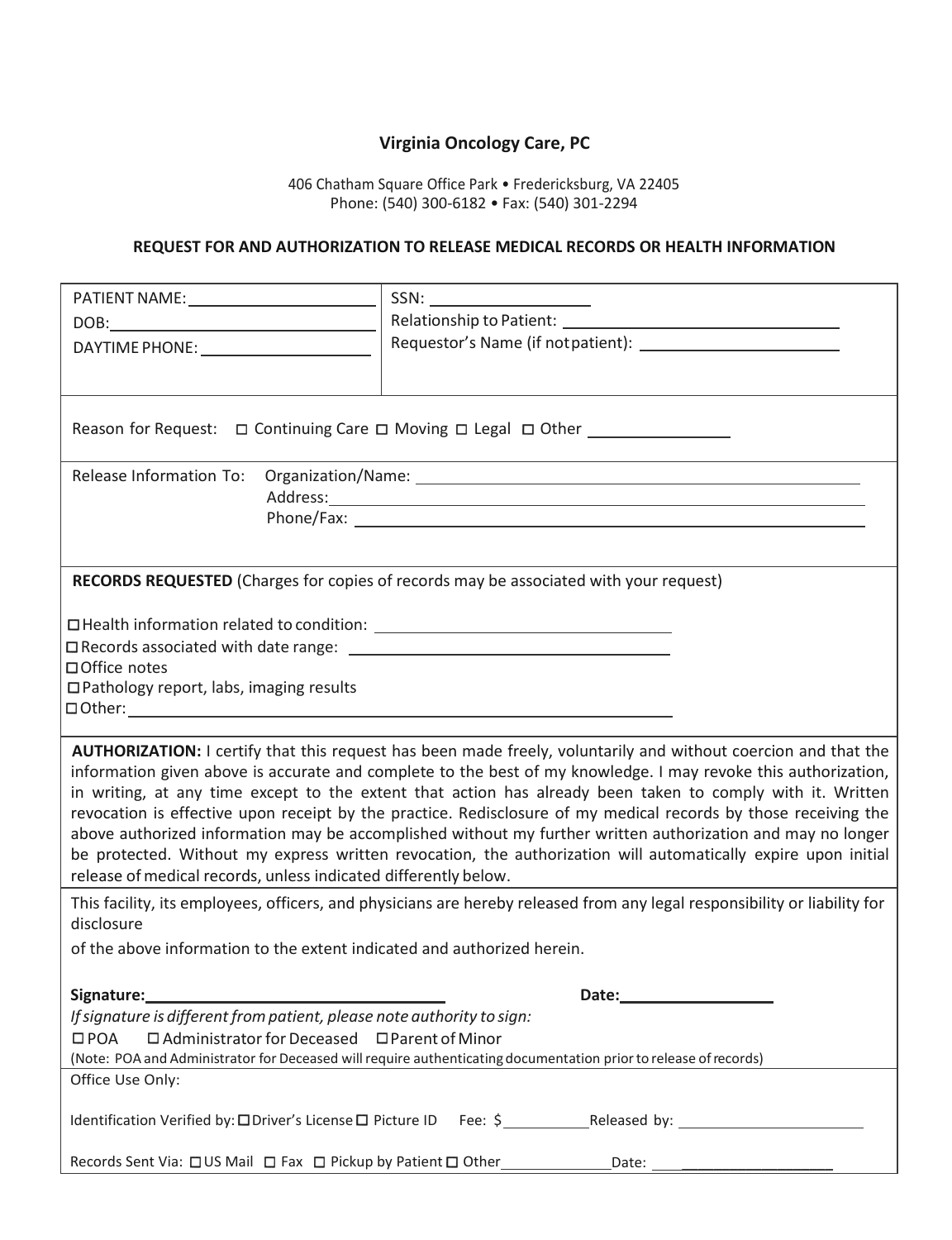406 Chatham Square Office Park • Fredericksburg, VA 22405 Phone: (540) 300-6182 • Fax: (540) 301-2294

### **HEALTH HISTORY FORM**

(All information will remain confidential)

|                              |                                                                          | <b>CURRENT PROVIDERS &amp; SPECIALISTS</b> (i.e. primary care physician, gastroenterologist, cardiologists, etc.)        |                                                     |  |
|------------------------------|--------------------------------------------------------------------------|--------------------------------------------------------------------------------------------------------------------------|-----------------------------------------------------|--|
| PCP:                         |                                                                          |                                                                                                                          |                                                     |  |
|                              | Gastroenterologist: National Castroenterologist:                         |                                                                                                                          |                                                     |  |
|                              |                                                                          |                                                                                                                          |                                                     |  |
|                              |                                                                          |                                                                                                                          |                                                     |  |
|                              |                                                                          |                                                                                                                          |                                                     |  |
|                              |                                                                          |                                                                                                                          |                                                     |  |
|                              |                                                                          |                                                                                                                          |                                                     |  |
|                              | PAST MEDICAL HISTORY (Please check items where previous history applies) |                                                                                                                          |                                                     |  |
| High Blood Pressure (HTN)    | $\Box$ Carotid Artery Stenosis                                           | $\Box$ Diabetic Complications                                                                                            | $\Box$ Lung Cancer                                  |  |
| Heart Disease (CAD)          | $\Box$ Cataracts                                                         | $\Box$ Diabetes Mellitus, Type 1                                                                                         | $\Box$ Kidney Stone                                 |  |
| $\Box$ Diabetes Mellitus 2   | $\Box$ Depression                                                        | $\Box$ Diabetic Neuropathy                                                                                               | □ Osteoporosis                                      |  |
| $\Box$ Asthma                | $\Box$ Ischemic Heart Disease                                            | $\Box$ Diverticulitis of Colon                                                                                           | Peptic Ulcer Disease                                |  |
| $\Box$ Atrial Fibrillation   | $\Box$ Migraine Headaches                                                | $\Box$ Heartburn                                                                                                         | $\Box$ Pilonidal Cyst                               |  |
| $\Box$ Stroke                | $\Box$ Colon Cancer                                                      | $\Box$ End Stage Renal Disease                                                                                           | □ Previous Heart Attack                             |  |
| $\Box$ High Cholesterol      | $\Box$ Gallstones                                                        | Rectal Abscess                                                                                                           | □ Wound Infection Post Surgery                      |  |
| Bowel Obstruction            | $\Box$ Crohn's Disease                                                   | □ Hiatal Hernia                                                                                                          | $\Box$ Sleep Apnea                                  |  |
| $\Box$ Breast Cancer         | □ Congestive Heart Failure                                               | $\Box$ Gout                                                                                                              | □ Spastic Colon/Irritable Bowel                     |  |
| $\Box$ Arthritis             | $\Box$ COPD                                                              | □ Hyperthyroidism                                                                                                        | $\Box$ Ulcerative Colitis                           |  |
| □ Clotting/Bleeding Disorder | Degenerative Disc Disease                                                | □ Hypothyroidism                                                                                                         | □ Venous (Vein) Disease<br>DVT or Pulmonary Embolus |  |
| List other conditions here:  |                                                                          |                                                                                                                          |                                                     |  |
|                              |                                                                          | <b>PAST SURGICAL HISTORY</b> Please check or list all previous operations; insert year of surgery adjacent to operation. |                                                     |  |
| Abdominal Aneurysm           | $\Box$ Cholecystectomy (Gallbladder)                                     | $\Box$ Hysterectomy                                                                                                      | $\Box$ Prostate Surgery                             |  |
| □ Abdominal Hernia           | $\Box$ Colectomy                                                         | $\Box$ Inguinal Hernia                                                                                                   | Rectal Abscess                                      |  |
| □ Anal Fissure/Ulcer         | □ Coronary Artery Bypass                                                 | $\Box$ Knee Surgery                                                                                                      | □ Thyroidectomy                                     |  |
| □ Appendectomy               | $\Box$ Dialysis Access                                                   | $\Box$ Lithotripsy                                                                                                       | $\Box$ Tonsillectomy                                |  |
| Arterial Bypass, Leg         | □ Dilation and Curettage (D&C)                                           | □ Lung Resection                                                                                                         | □ Tubal Ligation                                    |  |

- 
- 
- 
- □ C-Section
	- *List other surgeries here:*
- □ Back Surgery D Bowel Surgery D Mastectomy D Mastectomy D Umbilical Hernia
	-
	-
- 
- 
- 
- □ Cardiac Stents 
→ D Heart Valve Replacement 
→ Neck Surgery → D Pacemaker/Defibrillation
	-
- 
- 
- 
- 
- 
- 
- 
- 
- 
- 
- 
- 
- □ Cataract Surgery Themorrhoidectomy Democratic Devarian Cyst Drainage Democratic Deplacement
- 
- 
- 
- 
- 
- 
- 
- 
- 
- 
- -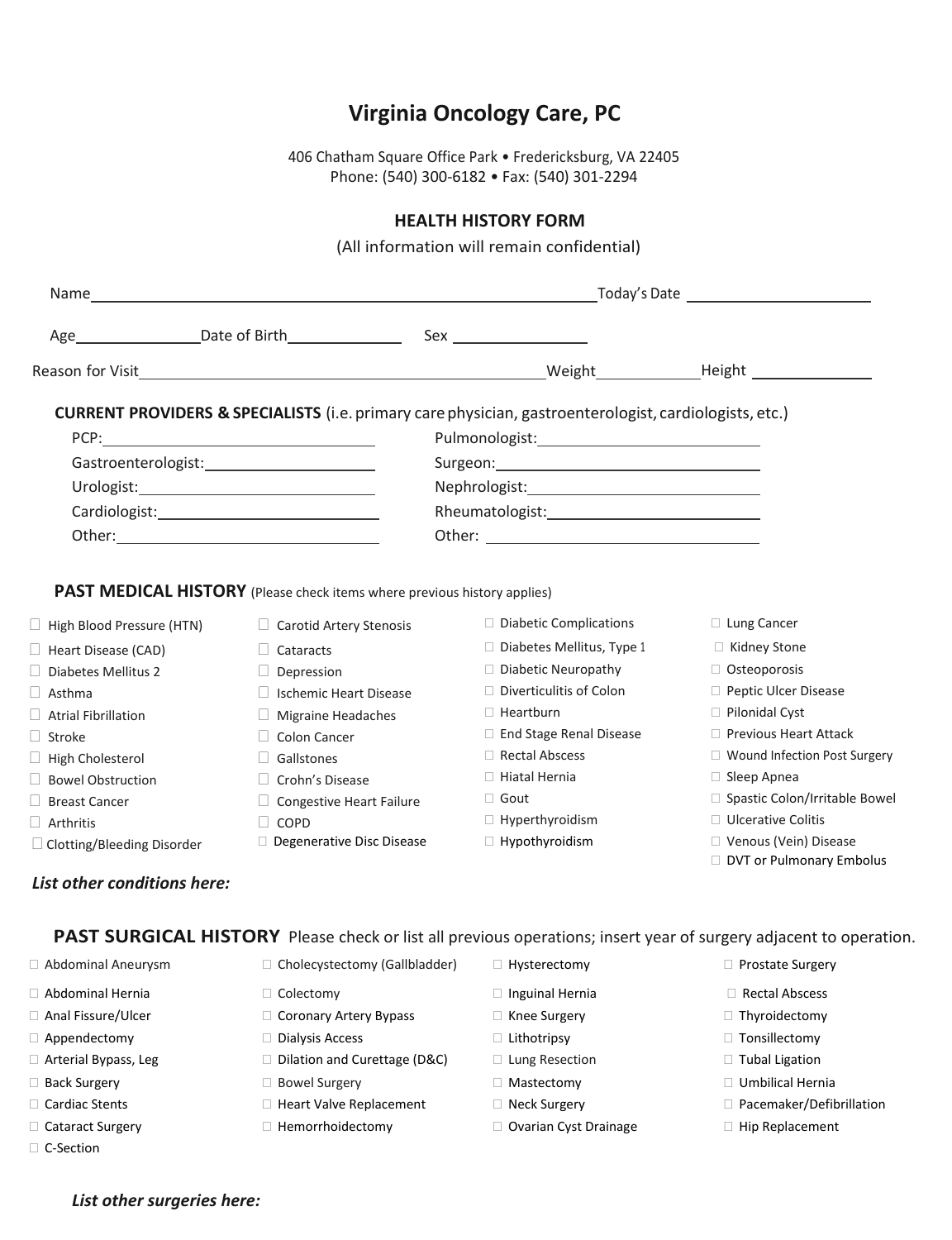### *MEDICATION LIST*

List all current prescription and over-the-counter (non-prescription) medications such as vitamins, Aspirin, Tylenol, and herbals (ex: Ginseng, Gingko Biloba, St. John's Wort). Include prescription meds taken as needed, (ex. Viagra, Nitroglycerin.)

| <b>Name of Medication</b> | <b>Dose</b> | How Often Do You Take? | <b>Reason For Medication?</b> |
|---------------------------|-------------|------------------------|-------------------------------|
|                           |             |                        |                               |
|                           |             |                        |                               |
|                           |             |                        |                               |
|                           |             |                        |                               |
|                           |             |                        |                               |
|                           |             |                        |                               |
|                           |             |                        |                               |
|                           |             |                        |                               |
|                           |             |                        |                               |
|                           |             |                        |                               |
|                           |             |                        |                               |
|                           |             |                        |                               |
|                           |             |                        |                               |
|                           |             |                        |                               |
|                           |             |                        |                               |
|                           |             |                        |                               |
|                           |             |                        |                               |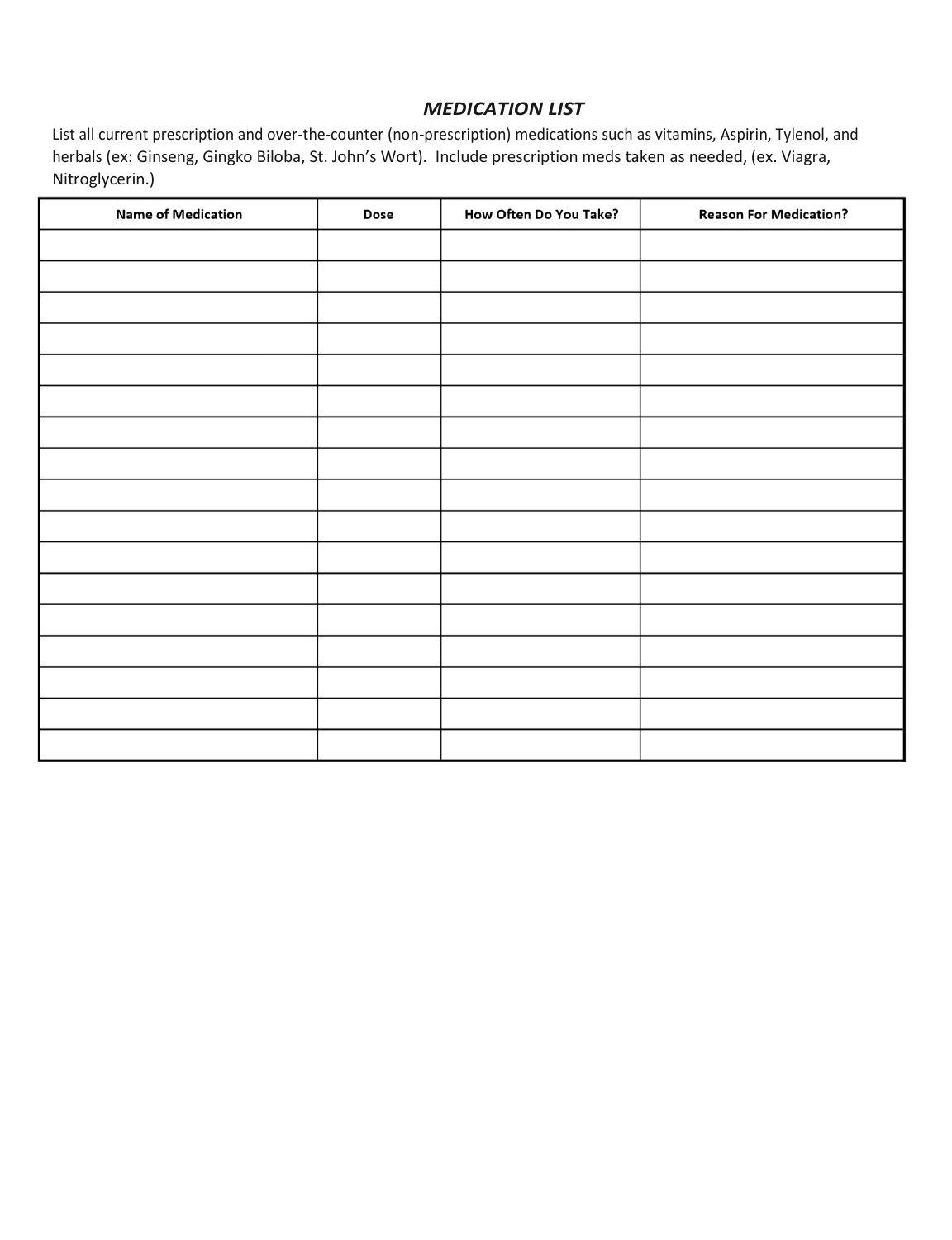# ALL INFORMATION IS IMPORTANT. PLEASE COMPLETE ALL SECTIONS.

| ப          | DRUG ALLERGY LIST Please check/list all medications or vaccinations that have caused an allergic reaction in the past:<br>Penicillin □ Sulfa Drugs □ IV/Dye □ Novocaine/Lidocaine □ Codeine |
|------------|---------------------------------------------------------------------------------------------------------------------------------------------------------------------------------------------|
|            | No Known Drug Allergies                                                                                                                                                                     |
| Other      |                                                                                                                                                                                             |
|            | LATEX ALLERGY? Are you allergic to latex? $\Box$ Yes $\Box$ No                                                                                                                              |
| PREGNANCY? | Are you currently pregnant? □ Yes □ No □ Possibly □ N/A                                                                                                                                     |

### FAMILY HISTORY Check if any of your blood relatives have had any of the following conditions:

|                           | Indicate Relationship to You (Maternal or Paternal) |                         | Indicate Relationship to You |
|---------------------------|-----------------------------------------------------|-------------------------|------------------------------|
| $\Box$ Hypertension       |                                                     | □<br>Stroke             |                              |
| □<br><b>Breast Cancer</b> |                                                     | □<br>Kidney Disease     |                              |
| $\Box$ Colon Cancer       |                                                     | Lung Cancer<br>□        |                              |
| $\Box$ Other Cancers      |                                                     | High Cholesterol<br>□   |                              |
| $\Box$ Diabetes Mellitus  |                                                     | $\Box$ Thyroid problems |                              |
| $\Box$ Heart Disease      |                                                     | $\Box$ Other:           |                              |
| $\Box$ Other:             |                                                     | П<br>Other:             |                              |

### SOCIAL HISTORY Check which substances you use and how much you use:

| Alcohol, no use          | $\Box$ Alcohol, heavy use            | $\Box$ Tobacco, 1 ppd      | Other                   |
|--------------------------|--------------------------------------|----------------------------|-------------------------|
| Tobacco, no use          | $\Box$ Chewing Tobacco               | $\square$ Tobacco, 1.5 ppd |                         |
| $\Box$ Alcohol, rare use | $\Box$ Tobacco, former smoker<br>Yrs | $\Box$ Tobacco, 2.0 ppd    | Illegal Drugs, specify: |
| Alcohol, moderate use    | $\square$ Tobacco, % ppd             | $\Box$ Tobacco, $>$ 2 ppd  |                         |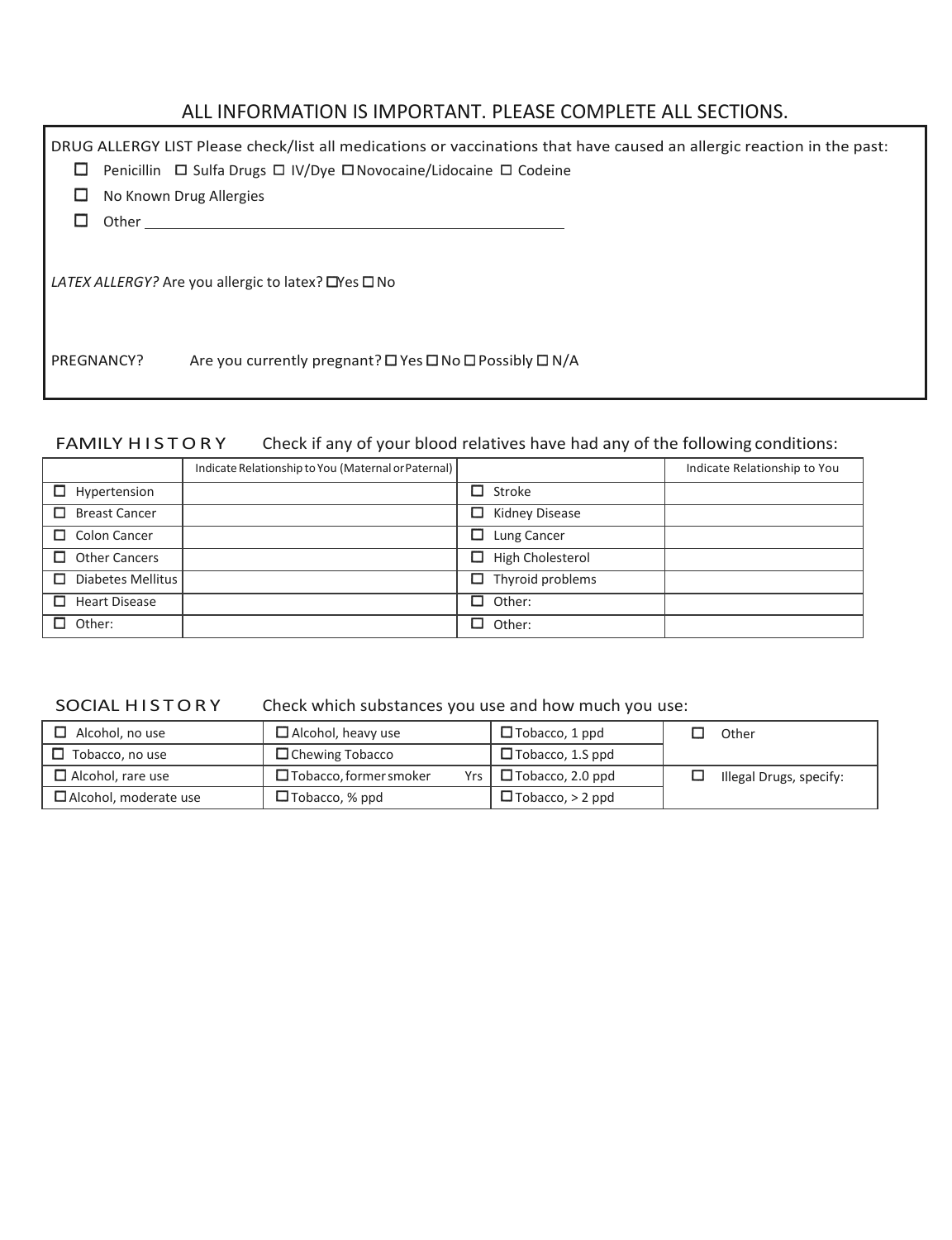## **Review of Systems**

In each area, if you are not having any difficulties, please check "No Problems." If you are experiencing any of the symptoms listed, **please circle the ones that apply**. If you have any questions about this, please ask one of the staff or your clinician.

### **Constitutional (Health in General)** ❑ No Problems

Lack of energy, unexplained weight gain or weight loss, loss of appetite, fever, night sweats

**Head, Eyes, Ears, Nose, Mouth & Throat/Neck** ❑ No Problems Headache, head injury, dizziness, change in vision, tearing of eyes, eye pain, difficulty with hearing, vertigo, ringing in ear, sinus problems, runny nose, post-nasal drip, nose bleeds, mouth sores, bleeding gums, loose teeth, sore throat, neck stiffness/pain, neck tenderness

**Cardiovascular (Heart & Blood Vessels)** ❑ No Problems Irregular heartbeat, racing heart, chest pains, swelling of feet or legs, fainting

**Respiratory (Lungs & Breathing)** ❑ No Problems Shortness of breath, wheezing, cough, bloody sputum, sputum production

### Gastrointestinal (Stomach & Intestines) △ △ No Problems

Change in appetite, constipation, diarrhea, abdominal pain, difficulty swallowing, nausea, vomiting, blood in stools

**Genitourinary (Kidney & Bladder)** ❑ No Problems

Painful urination, frequent urination, urgency, prostate problems, bladder problems, impotence

**Musculoskeletal (Muscles, Bones, Joints)** ❑ No Problems Joint pain, aching muscles, swelling of joints, joint deformities, back pain, limited range of motion

**Skin / Hair / Breast** ❑ No Problems

Rash, itching, new skin lesion, change in existing skin lesion, hair loss, breast changes

## **Neurologic (Brain & Nerves)** ❑ No Problems

Weakness, tremors, seizures, change in mentation, change in sensation, problems with walking or balance

*\_\_\_\_\_\_\_\_\_\_\_\_\_\_\_\_\_\_\_\_\_\_\_\_\_\_\_\_\_\_\_\_\_\_\_\_\_\_\_\_\_\_\_\_\_\_\_\_\_\_\_\_\_\_\_\_\_\_\_\_\_\_\_\_\_\_\_\_\_\_\_\_\_\_\_\_\_\_\_*

## **Psychiatric (Mood & Thinking)** ❑ No Problems

# Insomnia, irritability, depression, anxiety, recurrent bad thoughts, mood swings, hallucinations

**Hematologic (Blood/Lymph)** ❑ No Problems

Easy bleeding, easy bruising, unexplained swollen areas

# *Additional Comments/Concerns:*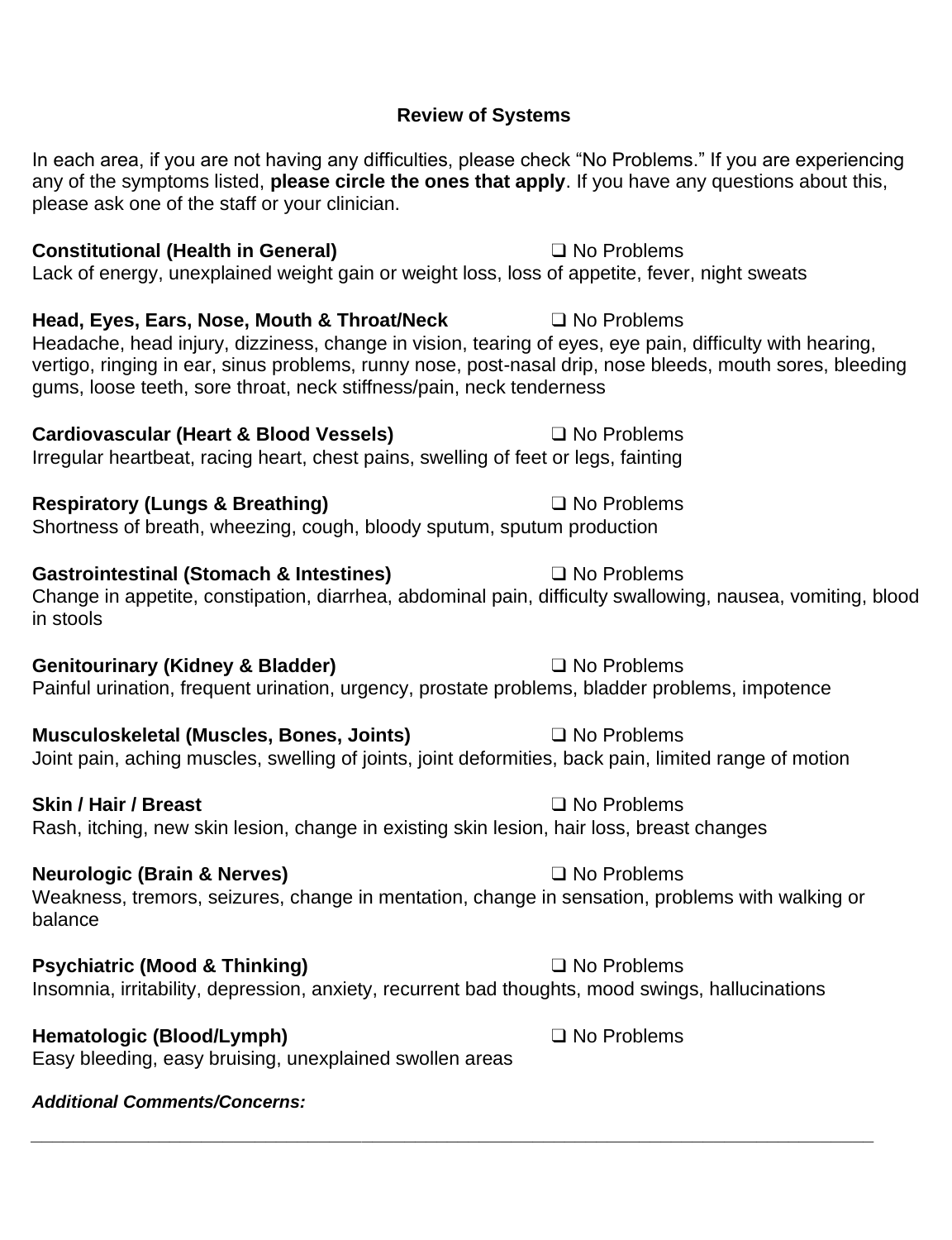406 Chatham Square Office Park Fredericksburg, VA 22405 Phone: (540) 300-6182 • Fax: (540) 301-2294

### **NOTICE OF INFORMATION PRACTICES**

- 1. This notice describes how Personal Health Information (PHI) about you may be used and disclosed and how you can gain access to this Information. Please review it carefully.
- 2. VOC is required by law to maintain the privacy of PHI, to provide individuals with notice of its legal duties and privacy practices with respect to PHI, and to notify affected individuals following a breach of unsecured protected health information.
- 3. VOC may use and disclose protected health information for treatment, payment and healthcare operations, including appointment reminders. Examples of these include, but are not limited to, requested preschool, or sports physicals, referral to nursing homes, home health agencies and/or referral to other providers for treatment. Payment examples include, but are not limited to, insurance companies for claims including coordination of benefits with other insurers or collection agencies. Healthcare operations include, but are not limited to, internal quality control and assurance including auditing of records and providing records to business associates, i.e. internal ancillary services.
- 4. Although VOC will not sell or disclose PHI for marketing, fundraising, or other purposes, we are required to notify you that your authorization would be required for us to do so.
- 5. VOC is permitted or required to use or disclose protected health information without the individual's written consent or authorization in certain circumstances. Two examples of such are for public health requirements or court orders.
- 6. VOC will not make any other use or disclosure of a patient's protected health information without the individual's written authorization. Such authorization may be revoked at any time. Revocation must be written and submitted to address of record on this form.
- 7. VOC will abide by the terms of this notice currently in effect at the time of the disclosure.
- 8. VOC reserves the right to change the terms of its notice and to make new notice provisions effective for all protected health information that it maintains. Virginia Oncology Care, PC will provide each patient with a copy of any revisions of its Notice of Information Practices at the time of their next visit, or at their last known address if there is a need to use or disclose any protected health information of the patient. Copies may also be obtained at any time at our offices.
- 9. You have the right to restrict disclosures of PHI to your health plan if you pay out of pocket in full for services rendered.
- 10. Any patient, guardian or personal representative has the right to inspect and obtain copies of their medical record.